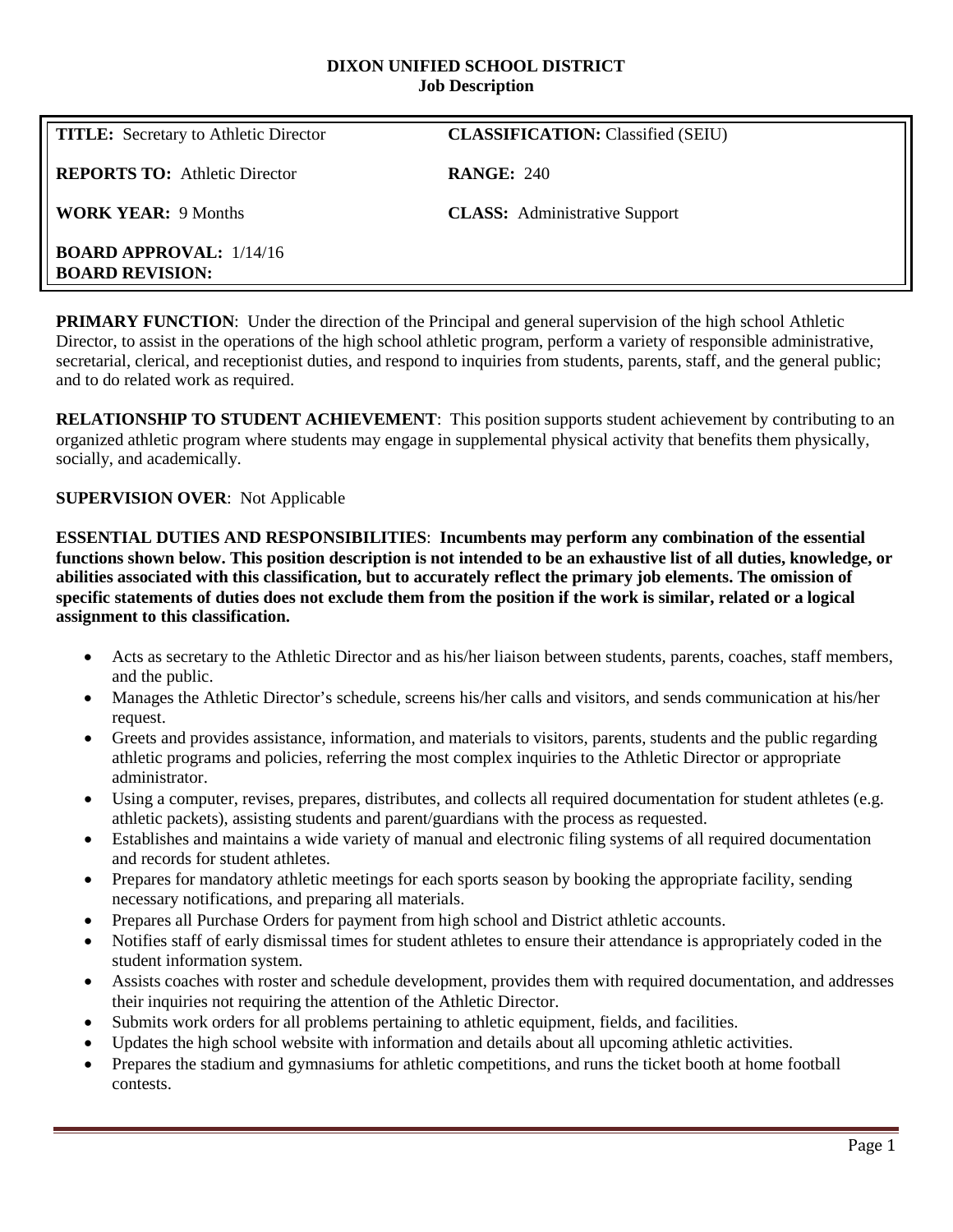- Organizes student athlete recognition activities (e.g. Senior Parent Nights, Golden Empire League (GEL) Scholar Athlete list, etc.).
- Conducts routine clerical duties including but not limited to, composing/compiling/sending correspondence, scheduling appointments, compiling reports, sorting/distributing mail, operating and trouble-shooting standard office machines, filing documents, answering/screening/directing telephone calls, etc.
- Assists administrative personnel and/or designees in the performance of their functions and responsibilities.
- Maintains a flexible schedule in order to attend evening and nighttime athletic functions (meetings, competitions, etc.).
- Cares for, supervises, controls, and protects students in a manner commensurate to assigned duties and responsibilities.
- Completes other reasonable duties as assigned.

# **TRAINING, EDUCATION, AND EXPERIENCE:**

- High school diploma or the equivalent; may be satisfied by appropriate experience and recommendations verifying sufficient knowledge and skills.
- One year experience clerical, secretarial, or administrative work OR an equivalent combination of experience and education from which comparable knowledge, skills, and abilities have been achieved.
- Bilingual in English and Spanish highly desirable.
- Prior experience working in a public school setting preferred.

## **LICENSES AND OTHER REQUIREMENTS:**

- May require a valid California Driver's License, insurable status by the District's carrier, and access to a personal vehicle in some cases.
- Fingerprint/criminal justice clearance.
- Possession of a negative TB risk assessment certificate and, if risk factors are identified, a negative TB examination, that is no more than 60 days old and renewable at least once every four years.

## **KNOWLEDGE AND ABILITIES: The following outline of essential knowledge, abilities, and physical requirements is not exhaustive and may be supplemented as necessary in accordance of the job.**

### KNOWLEDGE OF\*:

- Modern office practices and procedures.
- Correct English usage, composition, grammar, spelling, and punctuation.
- Basic mathematical skills.
- Computer procedures, software, and applications.

### ABILITY TO\*:

- Operate a computer to input, update, and access a variety of records, information, and data.
- Read, learn, interpret, and make minor decisions in accordance with District and school policies, program, mission, and vision.
- Establish priorities to plan and schedule work.
- Compose correspondence, operate standard office machines, and develop/maintain organizational systems.
- Demonstrate proficiency in keyboarding and typing.
- Analyze situations and suggest appropriate action(s).
- Maintain confidentiality of privileged information obtained in the course of work.
- Exercise caution and comply with health and safety regulations.
- Provide service and assistance to others using tact, patience, and courtesy.
- Give, understand and carry out multi-step oral and written instructions.
- Form and maintain cooperative and effective working relationships with others.
- Sustain productivity with frequent interruptions.
- Maintain consistent, punctual, and regular attendance.